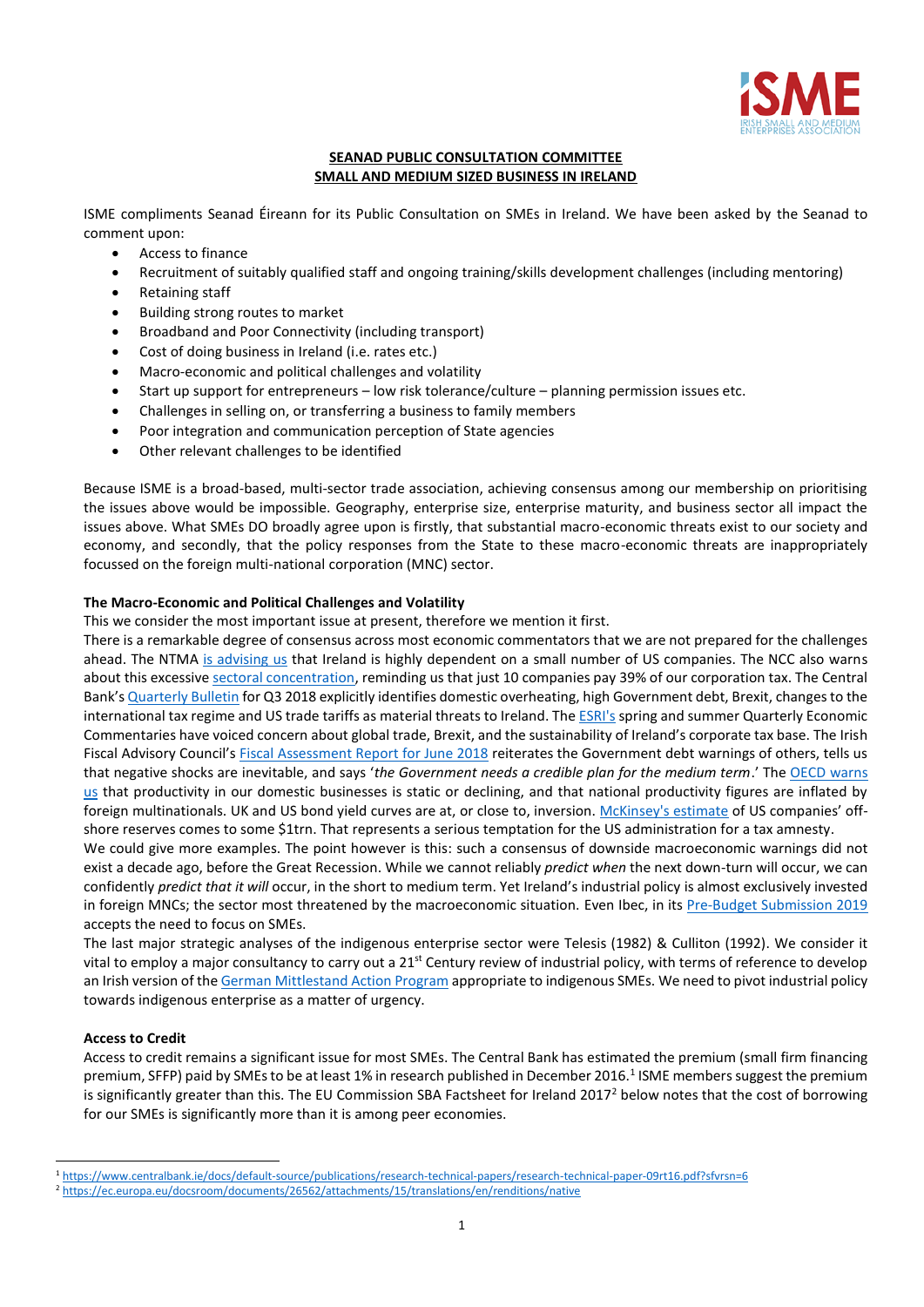

Guarantees, cross-guarantees, warranties, personal guarantees, and other requirements in support of the most basic of business finance are also onerous. Last year we revealed that the directors of a member company had been required to sign undated letters of resignation as collateral for a credit facility. This year, a member has advised us that one of the pillar banks has sold their overdraft to a fund.

SMEs are bridging the gap by financing capital expenditure from working capital. While this may sound prudent and thrifty, it results in a contraction of a business's balance sheet, an issue the Credit Review Office has seen fit to issue a [guidance](http://www.creditreview.ie/wp-content/uploads/2018/02/Credit-Review-Office-provides-some-information-for-SMEs-which-are-considering-funding-a-Capital-Project.pdf) note to SMEs upon in their latest commentary.

# **Recruitment and Retention of Staff**

The market is hardening, and recruitment of staff, particularly at the more skilled end, is becoming much more competitive. This is always an issue for SMEs, because they are rarely in a position to pay salaries that are competitive in comparison to the public sector, the semi-state sector, or foreign MNCs. The notion of a skills 'trickle-down' to the SME sector is not merely untrue, it is reversed. MNCs are able to hoover the best employees from domestic employers with higher remuneration. SMEs involved in professional services in particular are under pressure to retain skilled staff. This is especially so within the Greater Dublin Area; conversely it is somewhat easier to retain staff in the regions, where salary competition is lower, as are costs of living.

Some construction firms report difficulty recruiting for skills such as civil and structural engineering as they are not graduating in sufficient numbers locally. The expense and shortage of accommodation is leading to some SMEs either providing housing at below-market rents, or finding it impossible to attract talent to certain areas.

The cost of housing is also producing some strange discontinuities in the jobs market. The income limits imposed by local authorities fo[r eligibility](http://www.housing.gov.ie/sites/default/files/migrated-files/en/Publications/DevelopmentandHousing/Housing/table_with_2016_income_limits.pdf) for social housing means that many potential employees (or promotion candidates) are discouraged by the possibility of exceeding local income limits. We see this as highly detrimental and socially undesirable.

## **Building Strong Routes to Market**

The EU Commission SBA [Factsheet for Ireland](https://ec.europa.eu/docsroom/documents/29489/attachments/15/translations/en/renditions/native) 2017 notes that our completion of single market directives, and our ease of market access for new and growing firms, lags that of our peers. In view of the potential difficulties of transiting Northern Ireland and Great Britain post Brexit, ISME believes we will have to invest more time and energy in establishing marketing, supply, and physical distribution channels beyond and around the UK in the future.

### **Broadband Connectivity (including transport)**

We survey our members quarterly on the issues affecting them. In our most recent survey, [Trends Q2 2018](https://isme.ie/report/q2-2018-trends/) 28% of our members stated that inadequate broadband was a significant issue for their business. We are wholly dissatisfied with the progress of the National Broadband Plan. ISME was disappointed with the level of Government engagement with the broadband issue in the Project Ireland 2040 literature. It expressed the main objective (National Policy Objective 24) as follows:

# *Support and facilitate delivery of the National Broadband Plan as a means of developing further opportunities for enterprise, employment, education, innovation, and skills development for those who live and work in rural areas.*

The budget for the project was described as 'confidential.' We should reflect seriously on why all but one of the tendering contractors have withdrawn from such a large state contract. We should also question whether a planning strategy which states that it is the '*Government's ambition to ensure that the opportunities presented by this digital transformation are available to every community in Ireland*' is compatible with one which states that planning density should be prioritised, where possible. It may well be, particularly when it comes to very low-density rural areas, that one size does not fit all. We should have the courage to express that clearly and openly to people. Other utilities, such as water, electricity and foul water, are not provided to all rural dwellers on a 'last mile' basis.

In summary, we no longer have confidence in the NBP to deliver. We have suggested, in our [Pre-Budget Submission 2019,](https://www.isme.ie/assets/ISME-Pre-Budget-Submission-2019-update.pdf) that the Government actively considers the re-purchase of the wholesale network into State hands, and its lease to retail operators.

In the context of Brexit, it is prudent to consider seaborne Continental EU access via Zeebrugge and Rotterdam. The introduction by Germany, France and Austria of statutory minimum wage laws (so-called *MiLog* and *Loi Macron*) applicable to transit workers is a flagrant breach of the single market rules, and is the subject of infringement investigations by Commissioner Bulc. It is quite absurd for the EU Commission to be enforcing the 'four freedoms' upon the UK during the Brexit negotiations while simultaneously permitting member states to introduce local laws in breach of the TFEU. The Government must, through the Commission, get these laws struck down, and quickly.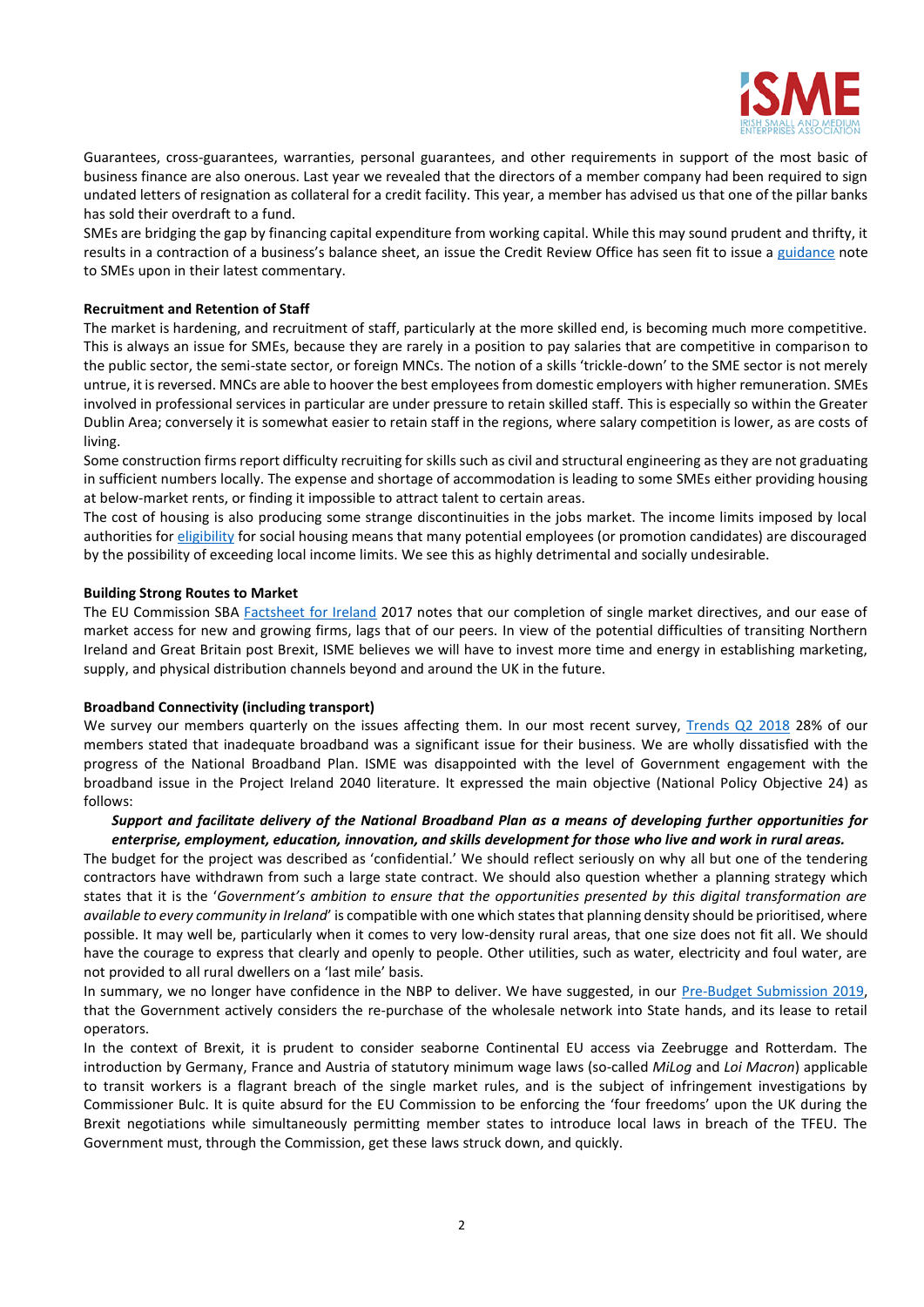

# **Cost of doing Business, and National Competitiveness**

Every single ISME survey shows cost and competitiveness as areas of concern. Consumer prices matter because they set an expectation among employees that their employer will meet them. ISME, as the sole independent representative of small business in Ireland, should be represented on the NCC.

The Cost of Labour in Ireland is high relative to peer economies, and is regulated to an inappropriately high degree. As of July 2018, we have the second highest national minimum wage<sup>3</sup> (NMW) in Europe. It is forecast to rise again in January 2019.

The costs of Commercial Property are very high for a small economy, in a country with a low-density population. While the Land and Conveyancing Law Reform Act 2009 banned upward only rents from 2010, many such leases are still in place. ISME believes that upward only rent reviews (UORR) should be outlawed in their entirety. We are in receipt of specific legal advices that no impediments exists to the banning of UORR clauses.

While the inputs to Energy Costs have been falling for several years, medium and large users have been hit with large increases in the PSO levy. The PSO levy is designed to support renewable generation plants primarily, but also certain peat and gas plants in order to increase the security of the energy supply through the promotion of renewable energy generation and the use of indigenous fuels. Some SMEs have seen a 277% increase in the cost of the PSO levy over the last four years, even as they have invested heavily in energy efficient technologies to reduce their energy consumption.

Our rates of CGT, taxation of share-based remuneration, standard rate VAT, and personal taxation for those above the average industrial wage are very high. Incentives to attract talent, such as SARP; and to innovate, such as the R&D tax credit regime; are weighted heavily towards large companies and the MNC sector, despite these occupying only a tiny part of Ireland's business demography.

Insurance costs have now become such a serious issue, they are business-threatening for some SMEs. We understand that the Personal Injuries Commission Report by Justice Nicholas Kearns benchmarking general damages awards will show damages in Ireland to be five times greater than those for the same injury in peer countries. There is no financial, constitutional, legal, or moral justification for this. It is a disgrace, and has been allowed to persist because it benefits vested interests.

The progress of the Cost of Insurance Working Group (CIWG) on the matter has been glacial. Most of its 'actions' are in fact processes, very few of which, upon completion, will result in lower insurance costs. The CIWG has shirked the issue of meaningful control of Book of Quantum award levels. It is ISME's informed opinion that there is no such legal or constitutional impediment to legislating for caps upon general damages; this is already the case under the Civil Liability Act 1961, and the Supreme Court has already capped damages for catastrophic injuries in Sinnott .v. Quinnsworth Limited [1984]. The emotive cases are already taken care of. All that is absent is the political will to tackle the cottage industry that is personal injuries litigation. We estimate the value of legal costs in this area alone to amount to some €350m annually.

Consistent with our policy on lowering insurance costs, we ask the Seanad to bear in mind our imperative for the introduction of [a statutory offence of Perjury.](https://isme.ie/wp-content/uploads/2017/06/The-Case-for-a-Perjury-Act.pdf) Not alone would this assist in reducing insurance costs, it would facilitate the prosecution of white-collar crime.

### **Start up support for entrepreneurs – low risk tolerance/culture – planning permission issues**

Start-up supports for business are generally good. However, as in the macro challenges above, there is no agency dedicated to the approximately 100,000 companies which do not 'fit' in the IDA, EI or LEO.

The Key Employee Engagement Program (KEEP) in the Finance Act 2018 was so badly structured as to be virtually unworkable for SMEs.

The planning (and objections) systems are a blight across our economy. In common with the cost of insurance issue, a constant factor is the long drawn-out nature of resolution, which absorbs significant legal cost.

While our insolvency/bankruptcy framework has radically improved in recent years, it under performs by comparison with our neighbours, according to the EU Commission SBA report (2017).

Lastly, our SME community quite consistently complains that IDA has money to lavish on MNCs, while SMEs are effectively ignored by other state agencies unless they have significant export potential.

## **Challenges in selling on, or transferring a business to family members**

 $\overline{a}$ 

There is a 90% CAT relief in the transfer of business assets from one generation to another. However, this only applies where control of the business transfers at the same time. In many cases, it is not appropriate or possible to transfer 100% of the assets of a business at one time. This is particularly common where buildings are concerned; in many cases, as one generation of a business withdraws from the executive function, it will retain buildings as assets rented to that business. But subsequent transfer of those buildings will not qualify for CAT relief. This should be amended.

<sup>&</sup>lt;sup>3</sup> [https://ec.europa.eu/eurostat/statistics-explained/images/3/3a/Minimum\\_wages%2C\\_July\\_2008\\_and\\_July\\_2018\\_%28EUR\\_per\\_month\\_and\\_%25%29.png](https://ec.europa.eu/eurostat/statistics-explained/images/3/3a/Minimum_wages%2C_July_2008_and_July_2018_%28EUR_per_month_and_%25%29.png)